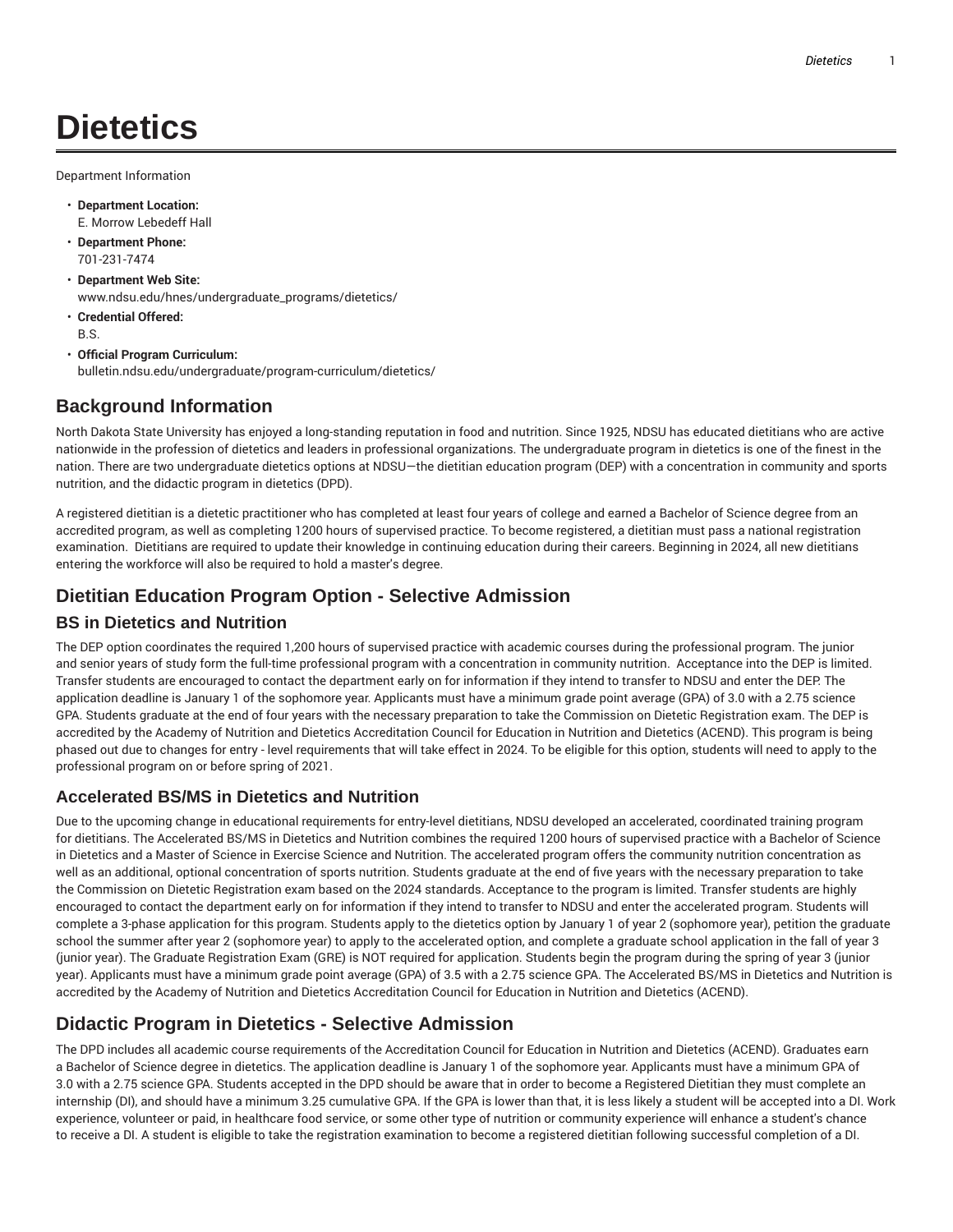Dietetic internships are available across the United States and range in length from six to 12 months. Beginning in 2024, all new dietitians entering the workforce will also be required to hold a master's degree in addition to completing the DPD and DI. This program is also accredited by ACEND.

## **Additional Information**

#### **Career Opportunities**

Dietitians are employed in facilities such as hospitals, clinics and long-term care, providing nutrition therapy as well as foodservice administration. Dietitians work in various fields including high school, college, and professional sports as sports dietitians, in business as sales or educational professionals, for commercial and government establishments, or as dietetic practitioners in community settings and public health. Some registered dietitians work for food commodity groups such as the Dairy Council or Wheat Commission. Dietitians work in education by teaching dietetics, nutrition and foodservice management in colleges, universities, medical schools and public school systems. In community settings, dietitians provide counseling and nutritional services for city and county health departments, older American feeding programs, child care centers, school foodservice programs and in retail settings like grocery stores. Dietitians also work in wellness centers, hospitals and consulting positions as part of the health promotion team.

The practice of dietetics is continuously changing as more research is conducted on foods and on the role of food in human health. Many dietitians work in hospital settings, either in clinical management or nutrition therapy as clinical dietitians. Clinical dietitians who work in nutrition therapy assess the nutritional needs of patients, plan menus, recommend or prescribe diets and nutritional support for patients, consult with physicians and direct educational programs on nutrition and special diets. They are members of the interdisciplinary team both in healthcare and wellness facilities.

#### **Career Outlook**

Placement surveys conducted in the Department of Health, Nutrition, and Exercise Sciences at NDSU show that more than 90 percent of the dietetics graduates obtain employment in their field within four months of graduation. It should be pointed out that employment is most favorable outside of Fargo. In recent study, it was projected there will be a continued demand for dietitians in both traditional and nontraditional areas for years to come. During college, many opportunities are available for students to obtain experience in the field. Some of those opportunities are offered through multiple healthcare facilities such as acute care hospitals and nursing homes, foodservice in a variety of venues, and public health service.

#### **Academic Advisement**

The Department of Health, Nutrition, and Exercise Sciences prides itself on giving individual attention and advisement to each student. A faculty advisor is assigned to each dietetics major. The academic advisor helps students set goals for their college work, helps them choose courses and encourages them to seek community work experience during their college career. In addition to the academic advisor, each incoming freshman and transfer student is assigned a student advisor to help with routine questions and to give assistance in adjusting to college life.

## **High School Preparation**

Students interested in dietetics should have a background in the natural sciences and mathematics. Strong communication skills, both oral and written, is an advantage to students considering dietetics.

## **Scholarships**

Numerous scholarships are available through the College of Human Sciences and Education and the Academy of Nutrition and Dietetics. Contact the department for more information or visit: https://www.ndsu.edu/hse/student\_resources/hde\_scholarships/

Please note this is a sample plan of study and not an official curriculum. Actual student schedules for each semester will vary depending on start year, education goals, applicable transfer credit, and course availability. Students are encouraged to work with their academic advisor on a regular basis to review degree progress and customize an individual plan of study.

| Freshman             |                                               |                           |
|----------------------|-----------------------------------------------|---------------------------|
| Fall                 | <b>Credits Spring</b>                         | <b>Credits</b>            |
| <b>CHEM 117</b>      | 3 PSYC 211                                    | 3                         |
| <b>PSYC 111</b>      | 3 MICR 202                                    | $\overline{2}$            |
| <b>MATH 103</b>      | 3 MICR 202L                                   | 1                         |
| <b>ENGL 110</b>      | 4 ENGL 120                                    | 3                         |
| Humanities/Fine Arts | 3 Humanities                                  | 3                         |
|                      | Elective                                      | $\ensuremath{\mathsf{3}}$ |
|                      | 16                                            | 15                        |
| Sophomore            |                                               |                           |
| Fall                 | <b>Credits Spring</b>                         | <b>Credits</b>            |
| <b>BIOL 220</b>      | 3 Applications are due for the DEP<br>and DPD |                           |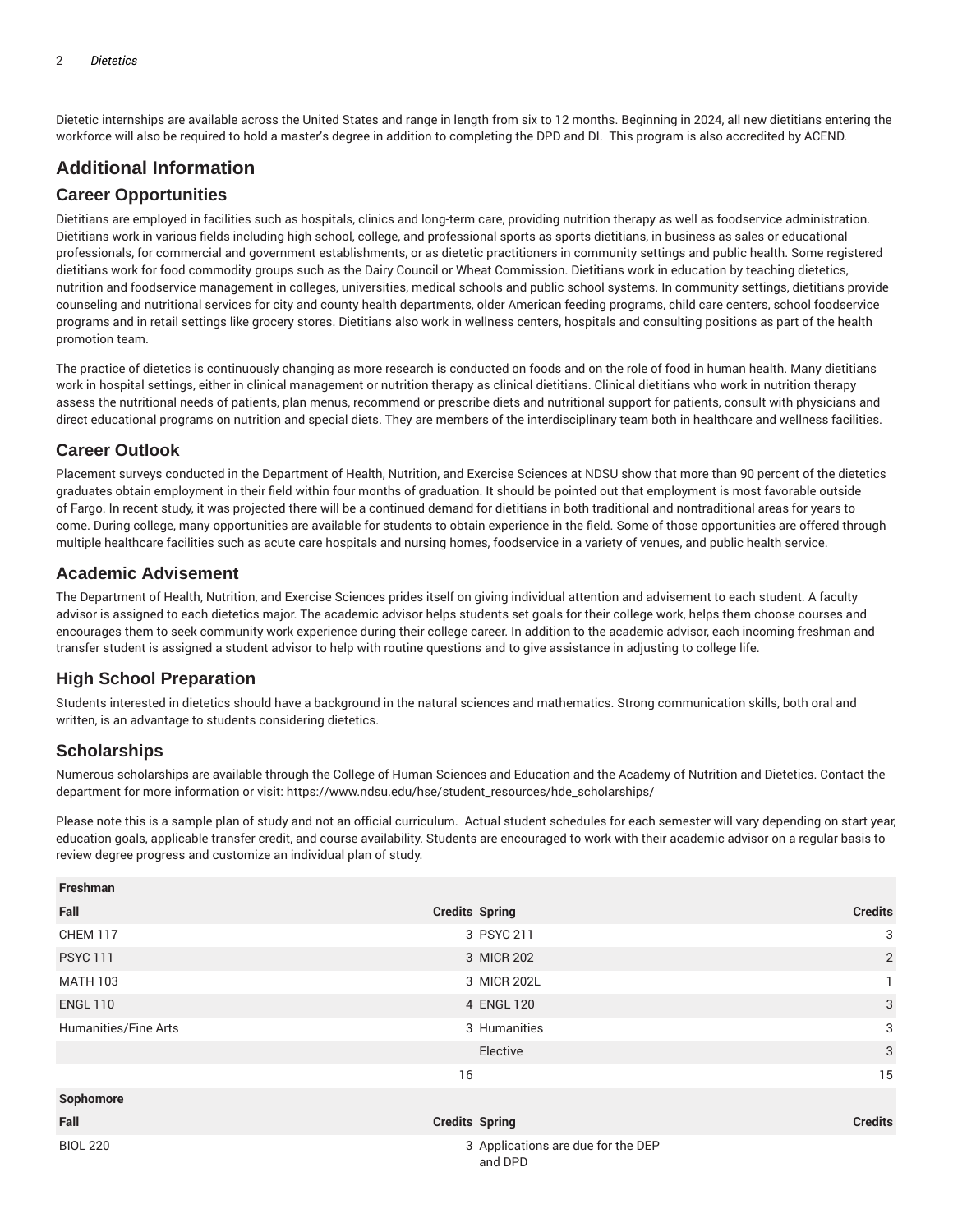|                                | 14                    | $15\,$         |
|--------------------------------|-----------------------|----------------|
| Elective                       | 5                     |                |
| <b>MGMT 320</b>                | 3                     |                |
| <b>HNES 481</b>                | $\mathbf{1}$          |                |
| <b>HNES 460</b>                | $\mathbf{1}$          |                |
| <b>HNES 458</b>                | 4 Elective            | 15             |
| Fall                           | <b>Credits Spring</b> | <b>Credits</b> |
| <b>Senior</b>                  |                       |                |
|                                | 16                    | 14             |
| Communication)                 |                       |                |
| Upper Division Writing (Gen Ed | 3 VETS 115            | $\mathbf{1}$   |
| <b>STAT 330</b>                | 3 HNES 400            | $\sqrt{3}$     |
| <b>HNES 442L</b>               | 3 HNES 361L           | 3              |
| <b>HNES 442</b>                | 3 HNES 361            | $\sqrt{3}$     |
| <b>HNES 351</b>                | 4 HNES 354            | 4              |
| Fall                           | <b>Credits Spring</b> | <b>Credits</b> |
| Junior                         |                       |                |
|                                | 14                    | 16             |
|                                | <b>HNES 261L</b>      | $\sqrt{2}$     |
| Elective                       | 3 HNES 261            | $\sqrt{3}$     |
| <b>COMM 110</b>                | 3 HNES 251            | 3              |
| <b>HNES 291</b>                | 1 BIOL 221L           | $\mathbf{1}$   |
| <b>HNES 250</b>                | 3 BIOL 221            | 3              |
| <b>BIOL 220L</b>               | 1 BIOC 260            | $\sqrt{4}$     |
|                                |                       |                |

Total Credits: 120

# **Plans of Study**

Please note this is a sample plan of study and not an official curriculum. Actual student schedules for each semester will vary depending on start year, education goals, applicable transfer credit, and course availability. Students are encouraged to work with their academic advisor on a regular basis to review degree progress and customize an individual plan of study.

| Freshman             |                                                      |                |  |
|----------------------|------------------------------------------------------|----------------|--|
| Fall                 | <b>Credits Spring</b>                                | <b>Credits</b> |  |
| <b>CHEM 117</b>      | 3 PSYC 211                                           | 3              |  |
| <b>PSYC 111</b>      | 3 MICR 202                                           | $\overline{2}$ |  |
| <b>MATH 103</b>      | 3 MICR 202L                                          | -1             |  |
| <b>ENGL 110</b>      | 4 ENGL 120                                           | 3              |  |
| Humanities/Fine Arts | 3 Humanities                                         | 3              |  |
|                      | Elective                                             | 3              |  |
|                      |                                                      |                |  |
|                      | 16                                                   | 15             |  |
| Sophomore            |                                                      |                |  |
| Fall                 | <b>Credits Spring</b>                                | <b>Credits</b> |  |
| <b>BIOL 220</b>      | 3 Applications are due for all<br>dietetics options. |                |  |
| <b>BIOL 220L</b>     | 1 BIOC 260                                           | $\overline{4}$ |  |
| <b>HNES 250</b>      | 3 BIOL 221                                           | 3              |  |